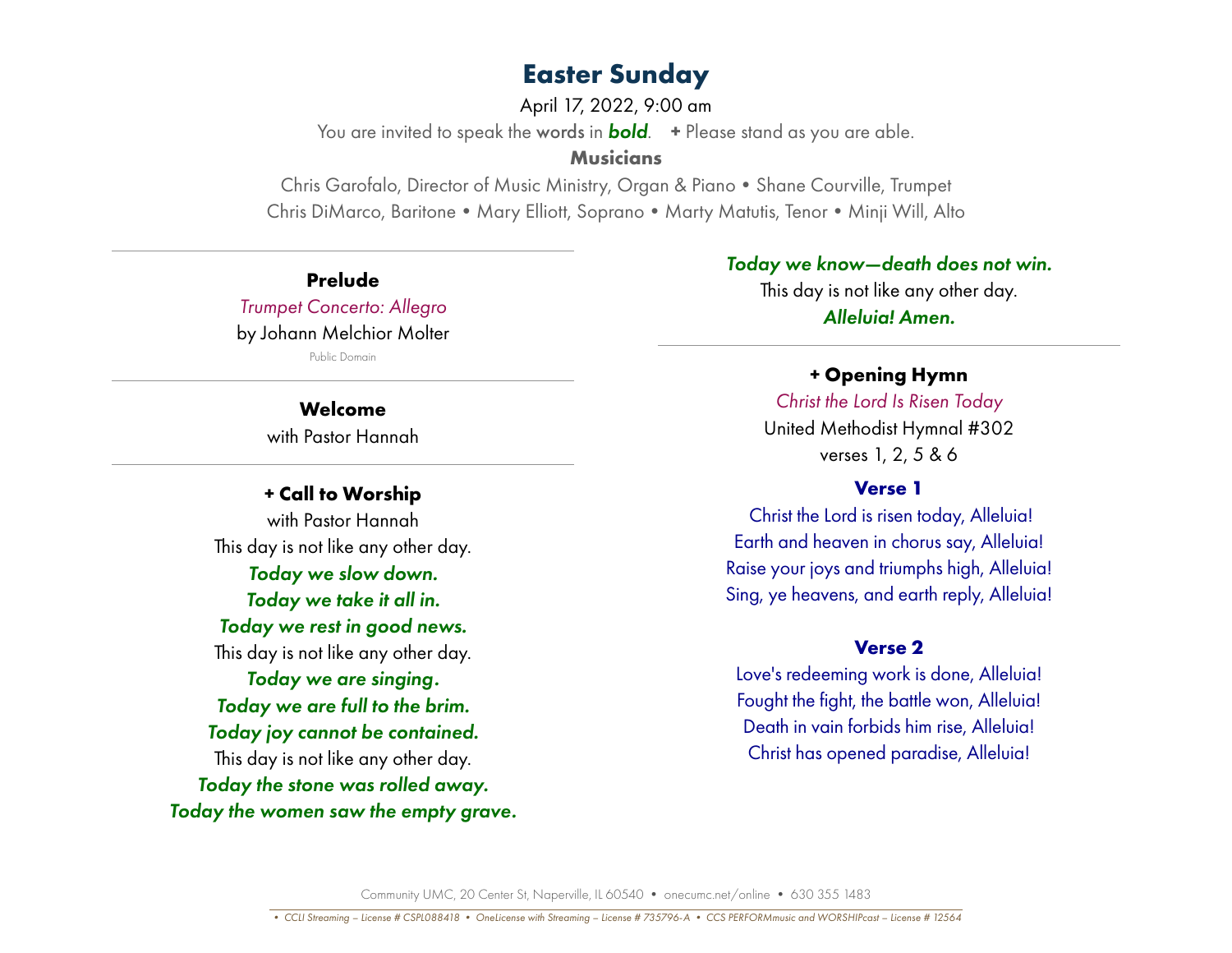April 17, 2022, 9:00 am

## **Verse 5**

Hail the Lord of earth and heaven, Alleluia! Praise to thee by both be given, Alleluia! Thee we greet triumphant now, Alleluia! Hail the Resurrection, thou, Alleluia!

## **Verse 6**

King of glory, soul of bliss, Alleluia! Everlasting life is this, Alleluia! Thee to know, thy power to prove, Alleluia! Thus to sing, and thus to love, Alleluia!

## **Prayer of Confession**

with Pastor Jeremiah

*God of new life, we are a mixed bag. We want to be full to the brim with hope and joy, but often we overflow with comparison and doubt. We want to embody the resurrection, but often we'd rather stay the same than to begin again. We want to have the courage to be like the women on that Easter mornin — to run and speak truth, but often we are weary of courage and uncertain of our own voices. Forgive us for all the ways we remain unchanged. Break into our hearts. Overflow here. With hope we pray. Amen.*

#### **Words of Forgiveness**

with Pastor Jeremiah

## **Song**

*Jesus Loves Me* United Methodist Hymnal #191

## **Verse 1**

Jesus loves me! This I know, for the Bible tells me so. Little ones to him belong; they are weak, but he is strong. Yes, Jesus loves me! Yes, Jesus loves me! Yes, Jesus loves me! The Bible tells me so.

## **Time for Young Disciples**

with Beth Hagemeyer

## **Psalter**

#### *Psalm 118*

verses 2 & 3 © 1988 GIA Publications, Inc

**Cantor Sings** [x2] Alleluia, alleluia! Alleluia!!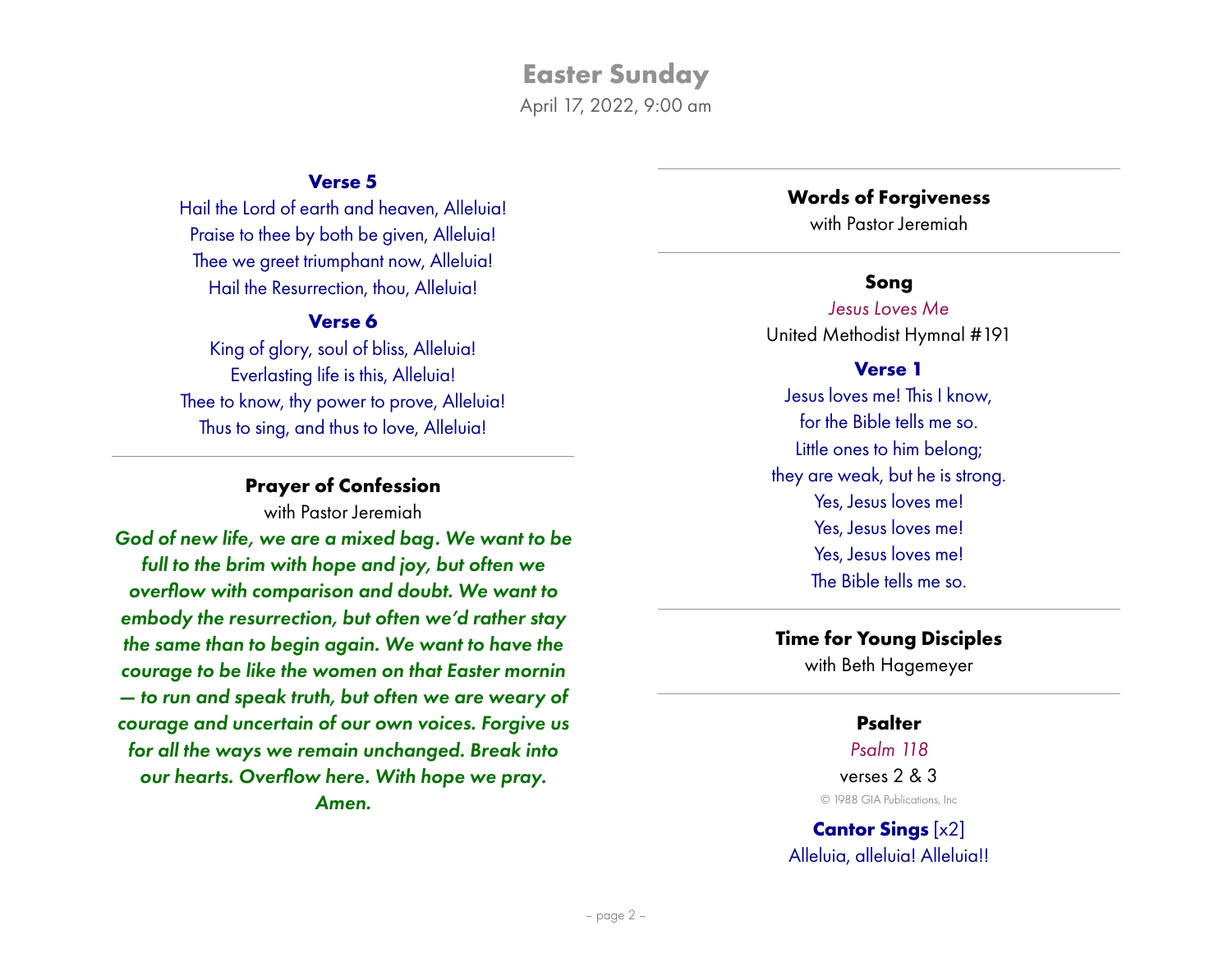April 17, 2022, 9:00 am

## **Congregational Sung Response** [x2]

Alleluia, alleluia! Alleluia!!

## **Verse 2**

The hand of the Lord has struck with pow'r, God's right hand is exalted, I shall not die, but live a new, declaring the works of the Lord.

## **Sung Response**

## **Verse 3**

The stone which the builders rejected has become the cornerstone, the Lord of love and mercy has brought wonder to our eyes.

## **Gospel**

## *Luke 24:1-12*

#### with Bob Kinsman The Inclusive Bible © 2007 by Priests for Equality

1 On the first day of the week, at the first sign of dawn, the women came to the tomb bringing the spices they had prepared. 2 They found the stone rolled back from the tomb; 3 but when they entered the tomb, they didn't find the body of Jesus. 4 While

they were still at a loss over what to think of this, two figures in dazzling garments stood beside them. 5 Terrified, the women bowed to the ground.The two said to them, "Why do you search for the Living One among the dead? 6 Jesus is not here; Christ has risen. Remember what Jesus said to you while still in Galilee— $<sup>7</sup>$  that the Chosen One must be delivered</sup> into the hands of sinners and be crucified, and on the third day would rise again." 8 With this reminder, the words of Jesus came back to them. 9 When they had returned from the tomb, they told all these things to the Eleven and the others. 10 The women were Mary of Magdala, Joanna, and Mary the mother of James.The other women with them also told the apostles,  $11$  but the story seemed like nonsense and they refused to believe them. 12 Peter, however, got up and ran to the tomb. He stooped down, but he could see nothing but the wrappings. So he went away, full of amazement at what had occurred.

**Response to Scripture** The Word of God for the people of God. *Thanks be to God!*

## **Hymn of Preparation**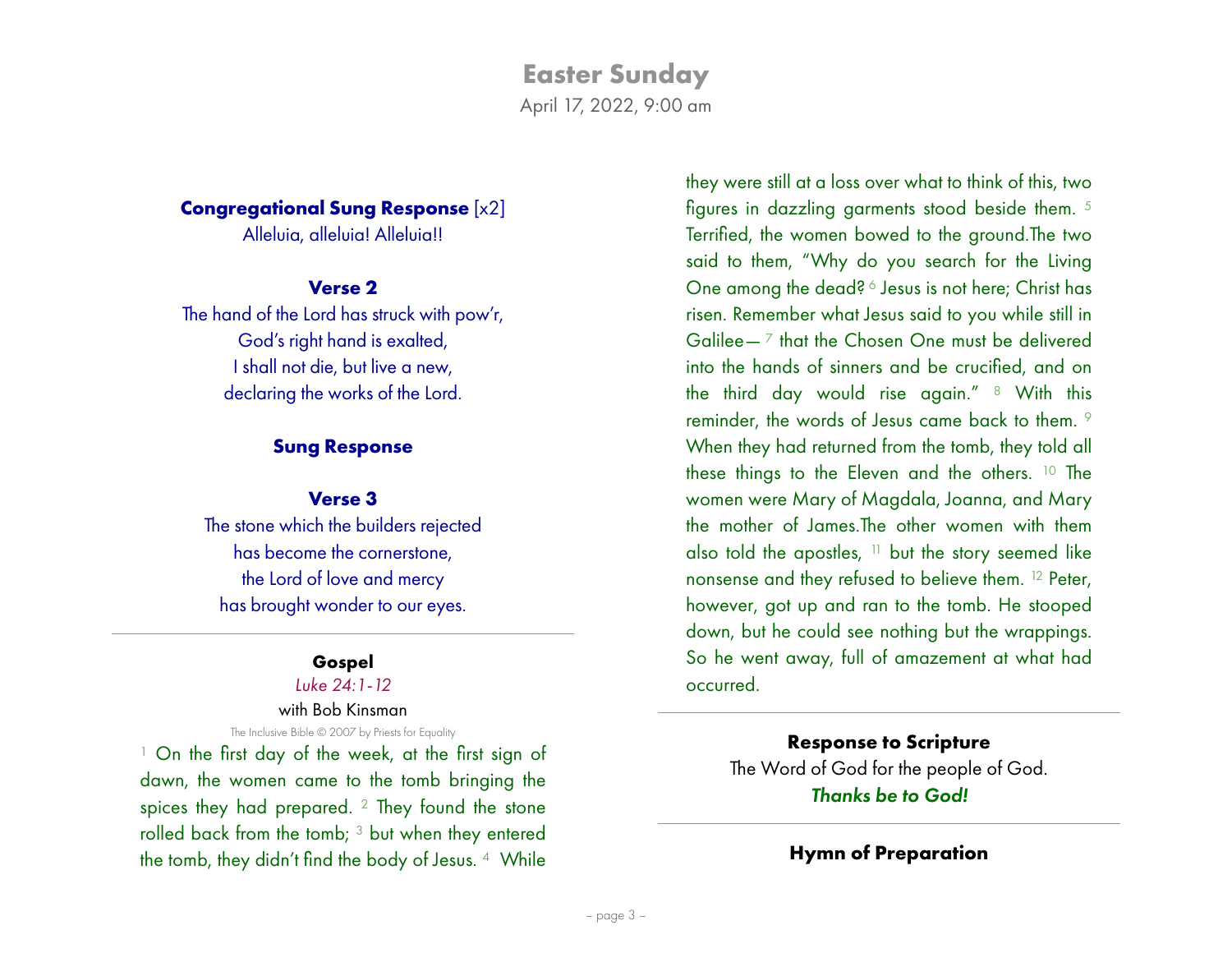**Easter Sunday** April 17, 2022, 9:00 am

*Messiah: The Trumpet Shall Sound* by George Frideric Handel Public Domain

**Sermon Preparation** May the words of my mouth, *and the meditation of our hearts be acceptable to your Spirit, our Rock and our Redeemer.*

#### **Sermon**

*New Life* with Pastor Hannah

#### **+ Affirmation of Faith**

with Pastor Hannah We believe in a God who can astound us*a God who created the mountains of Colorado, the stars on a summer night, and the green of Ireland.* We believe in Jesus, whose example changes us *an example of love for those on the fringes, healing for the sick, and welcome for the lonely.* We believe that Jesus was abandoned by his friends, wounded, mocked, and killed by the state. *And in a garden, three days later, we believe that life began again — the stone was rolled back, as death lost its sting.*

Ever since that day, we believe the Spirit has been inviting us into an expansive life—

*a life not measured by wealth or accolades, but a life full to the brim with joy, overflowing with laughter, saturated in hope, and decorated with good news.* Death has lost its sting. *We believe, and are set free. Thanks be to God. Amen.*

#### **Hymn of Response**

*Christ Is Alive* United Methodist Hymnal #318 verses 1 & 5

#### **Verse 1**

Christ is alive! Let Christians sing. His cross stands empty to the sky. Let streets and homes with praises ring. His love in death shall never die.

## **Verse 5**

Christ is alive, and comes to bring good news to this and every age, till earth and all creation ring with joy, with justice, love, and praise.

## **Pastoral Prayer & Lord's Prayer**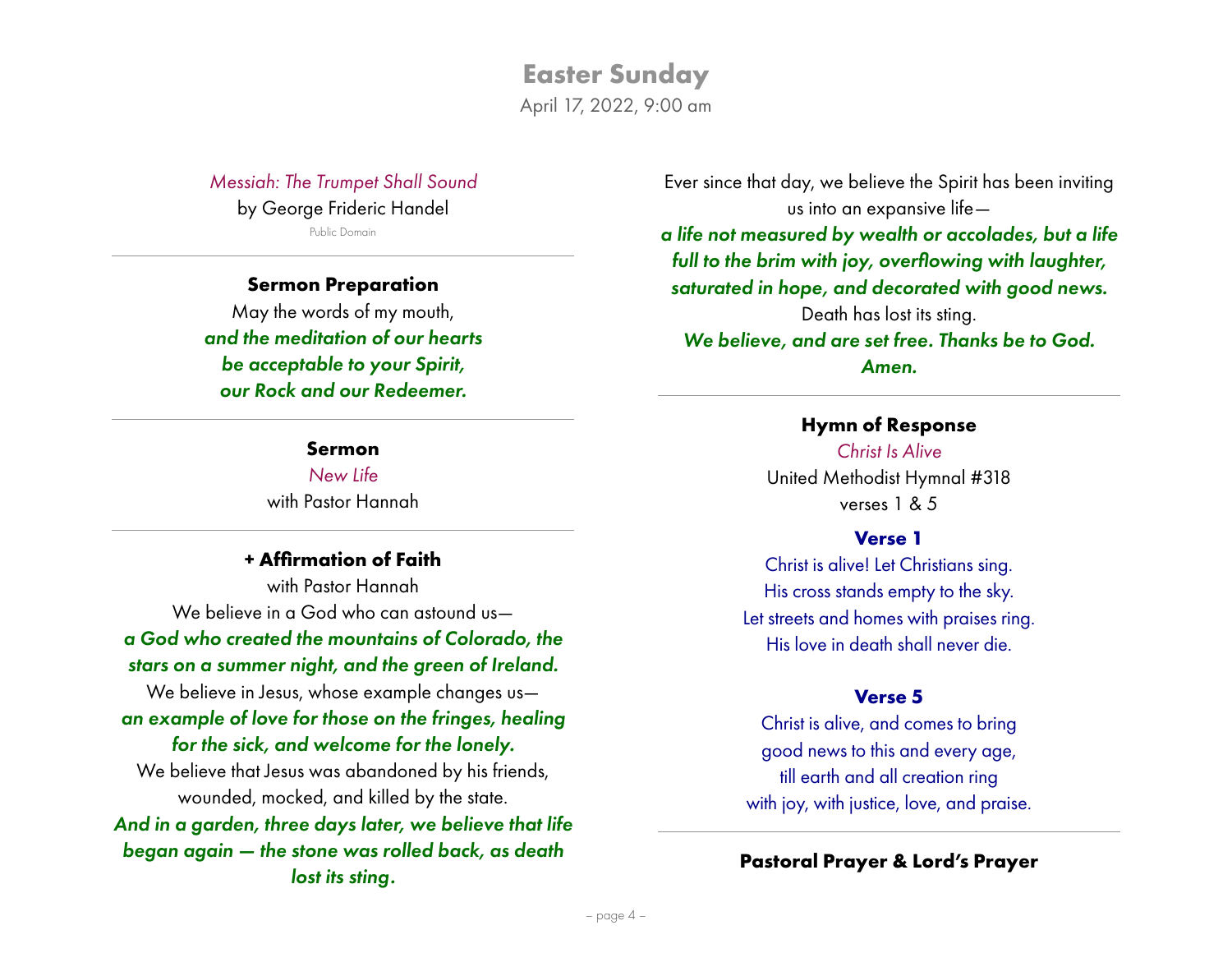April 17, 2022, 9:00 am

#### with Pastor Jeremiah

*Our Father, who art in heaven, hallowed be thy name. Thy kingdom come, thy will be done on earth as it is in heaven. Give us this day our daily bread, and forgive us our sins, as we forgive those who sin against us. And lead us not into temptation, but deliver us from evil. For thine is the kingdom and the power and the glory forever. Amen.*

> **Offering Invitation** with Pastor Jeremiah

**Offertory** *Messiah: I Know That My Redeemer Liveth* by George Frideric Handel Public Domain

## **+ Doxology**

*Praise God, from Whom All Blessings Flow* United Methodist Hymnal #94 Adaptation ©1989 The United Methodist Publishing House

Praise God, from whom all blessings flow; praise God, all creatures here below: Alleluia! Alleluia! Praise God, the source of all our gifts! Praise Jesus Christ, whose power uplifts!

Praise the Spirit, Holy Spirit! Alleluia! Alleluia! Alleluia!

#### **Prayer of Dedication**

with Pastor Jeremiah

#### **Announcements**

with Pastor Hannah

### **+ Hymn of Sending Forth**

*O God Beyond All Praising* The Faith We Sing #2009 verse 1 & 2

## **Verse 1**

O God beyond all praising, we worship you today and sing the love amazing that songs cannot repay; for we can only wonder at every gift you send, at blessings without number and mercies without end: We lift our hearts before you and wait upon your Word, we honor and adore you, our great and mighty Lord.

#### **Verse 2**

Then hear, O gracious Savior, accept the love we bring, that we who know your favor may serve you as our king; and whether our tomorrows be filled with good or ill,